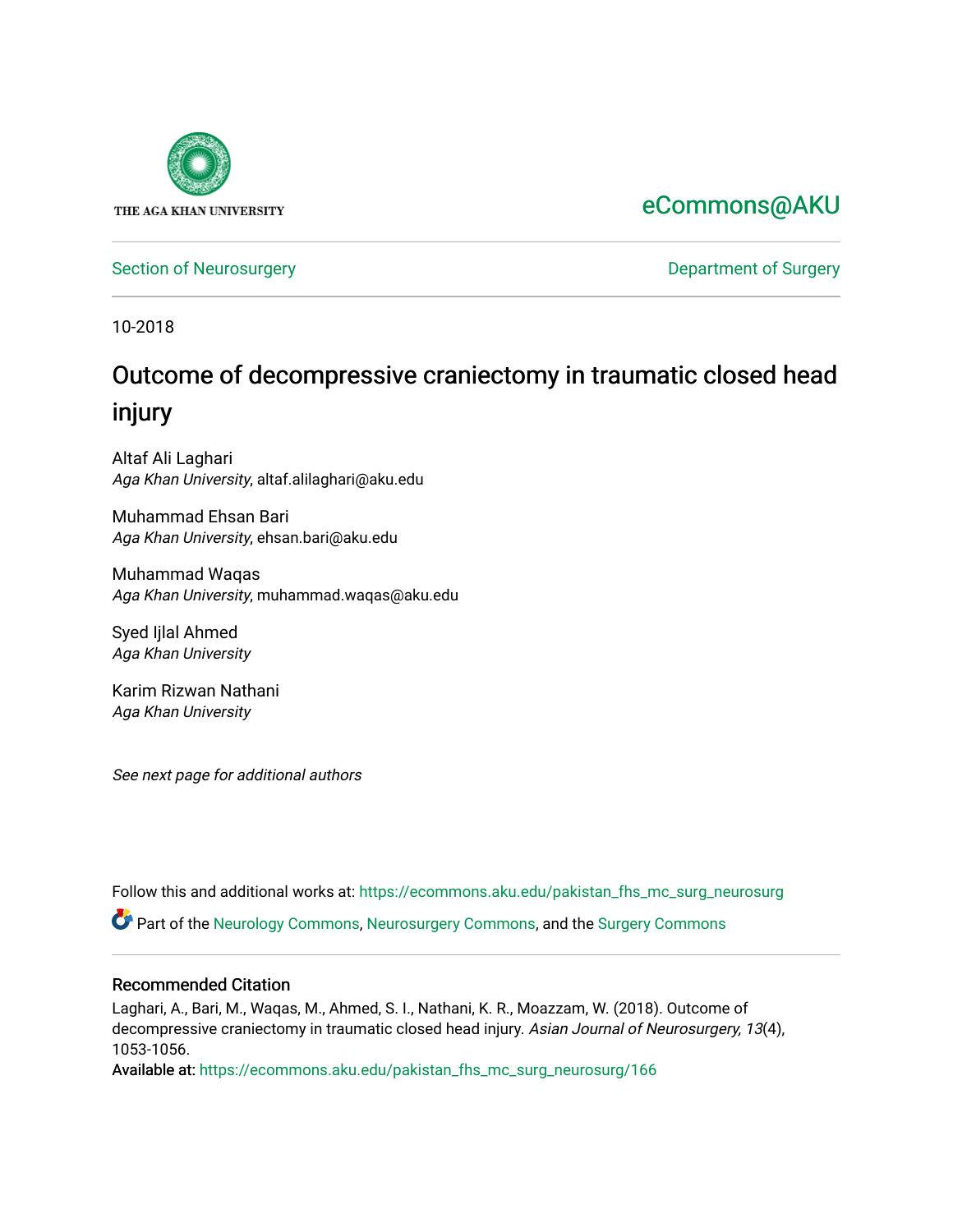#### Authors

Altaf Ali Laghari, Muhammad Ehsan Bari, Muhammad Waqas, Syed Ijlal Ahmed, Karim Rizwan Nathani, and Wardah Moazzam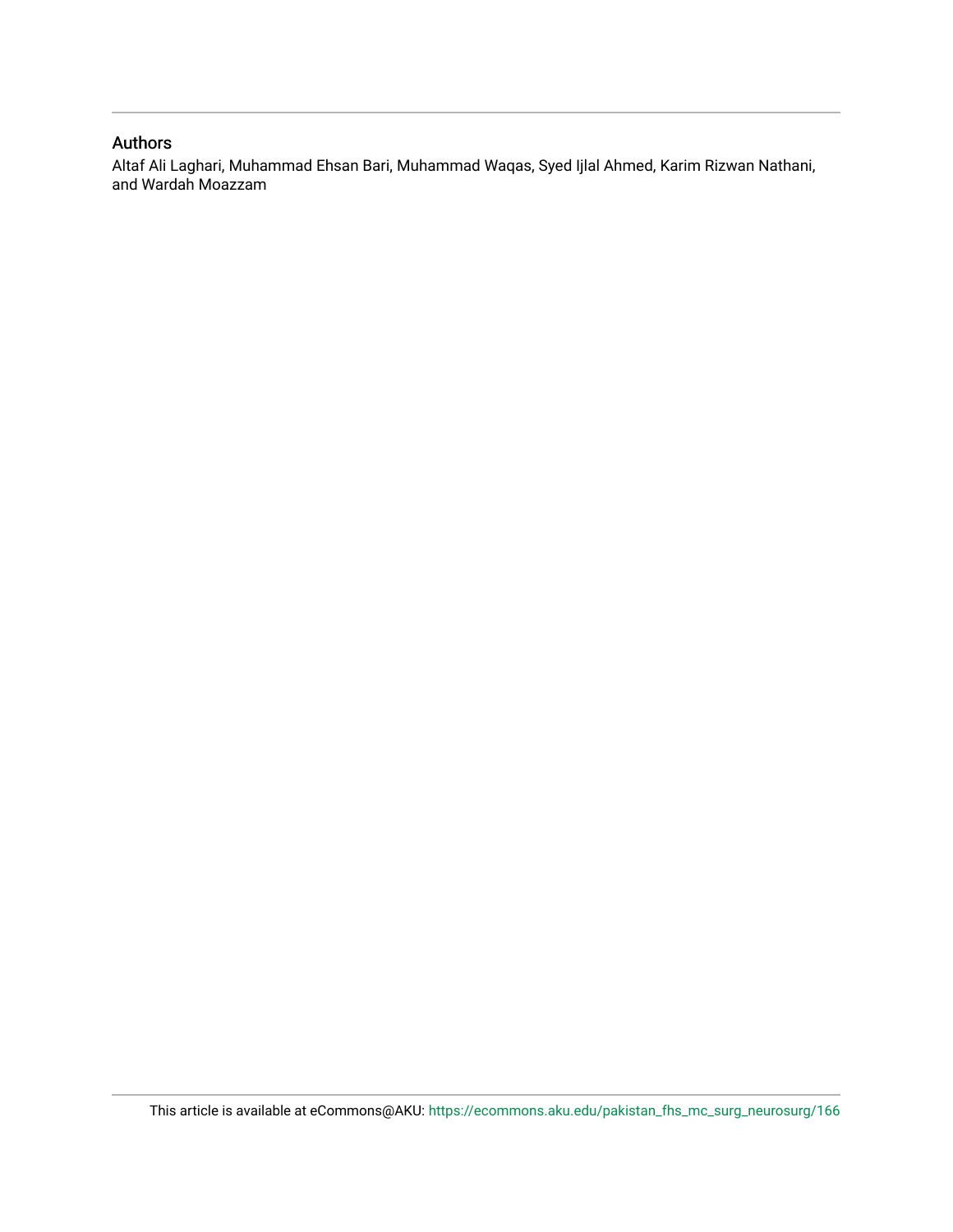

An official publication of the Home Asian Congress of Neurosurgery<br>Asian Congress of Neurosurgery **Current issue** Instructions Submit article

Asian J Neurosurg. 2018 Oct-Dec; 13(4): 1053–1056. doi: 10.4103/ajns.AJNS\_195\_17: 10.4103/ajns.AJNS\_195\_17

## **Outcome of Decompressive Craniectomy in Traumatic Closed Head Injury**

<u>Altaf Ali [Laghari](https://www.ncbi.nlm.nih.gov/pubmed/?term=Laghari%20AA%5BAuthor%5D&cauthor=true&cauthor_uid=30459866), [Muhammad](https://www.ncbi.nlm.nih.gov/pubmed/?term=Waqas%20M%5BAuthor%5D&cauthor=true&cauthor_uid=30459866) Ehsan Bari, Muhammad Waqas, Syed Ijlal [Ahmed](https://www.ncbi.nlm.nih.gov/pubmed/?term=Ahmed%20SI%5BAuthor%5D&cauthor=true&cauthor_uid=30459866),<sup>1</sup> Karim Rizwan [Nathani](https://www.ncbi.nlm.nih.gov/pubmed/?term=Nathani%20KR%5BAuthor%5D&cauthor=true&cauthor_uid=30459866),<sup>1</sup> and</u> Wardah [Moazzam](https://www.ncbi.nlm.nih.gov/pubmed/?term=Moazzam%20W%5BAuthor%5D&cauthor=true&cauthor_uid=30459866) 1

*Section of Neurosurgery, Aga Khan University Hospital, Karachi, Pakistan Department of neurosurgery, The Aga Khan University Hospital, Karachi, Pakistan* 1*Address for correspondence: Dr. Altaf Ali Laghari, Section of Neurosurgery, The Aga Khan University Hospital, Stadium Road, PO Box 3500, Karachi, Pakistan. E-mail: [altaf.alilaghari@aku.edu](mailto:dev@null)*

#### [Copyright](https://www.ncbi.nlm.nih.gov/pmc/about/copyright/) : © 2018 Asian Journal of Neurosurgery

This is an open access journal, and articles are distributed under the terms of the Creative Commons Attribution-NonCommercial-ShareAlike 4.0 License, which allows others to remix, tweak, and build upon the work noncommercially, as long as appropriate credit is given and the new creations are licensed under the identical terms.

#### **Abstract**

#### **Objective:**

The aim of the current study was to observe functional outcomes of patients undergoing decompressive craniectomy (DC) for raised intracranial pressure (ICP) after blunt head injury and to assess possible predictive factors.

#### **Methodology:**

This study was a prospective cohort study which was conducted at Aga Khan University Hospital, Karachi over a period of 2 years (January 2015–December 2016). Adult patients, aged between 15 and 65 years of both genders undergoing DC during the study period were selected. Outcomes of DC were assessed at an interval of 3 months following injury using the Glasgow outcome score. The data were analyzed on IBM statistics SPSS version 21.

#### **Results:**

Seventy-two patients underwent DC for raised and refractory ICP. Glasgow Outcome Scale (GOS) at discharge, 1-month and 3-month follow-up were reported. GOS at 3-month follow-up showed 21 patients (29.2%) patients had a good recovery, moderate disability was reported in 16 patients (22.2%), and severe disability in 12 patients (16.7%), persistent vegetative state was seen in five patients (6.9%). Eighteen patients had in hospital mortality (25.0%). Tracheostomy and sphenoid fractures were found to be negative predictors of good functional outcome.

#### **Conclusions:**

PMCID: PMC6208257 PMID: [30459866](https://www.ncbi.nlm.nih.gov/pubmed/30459866)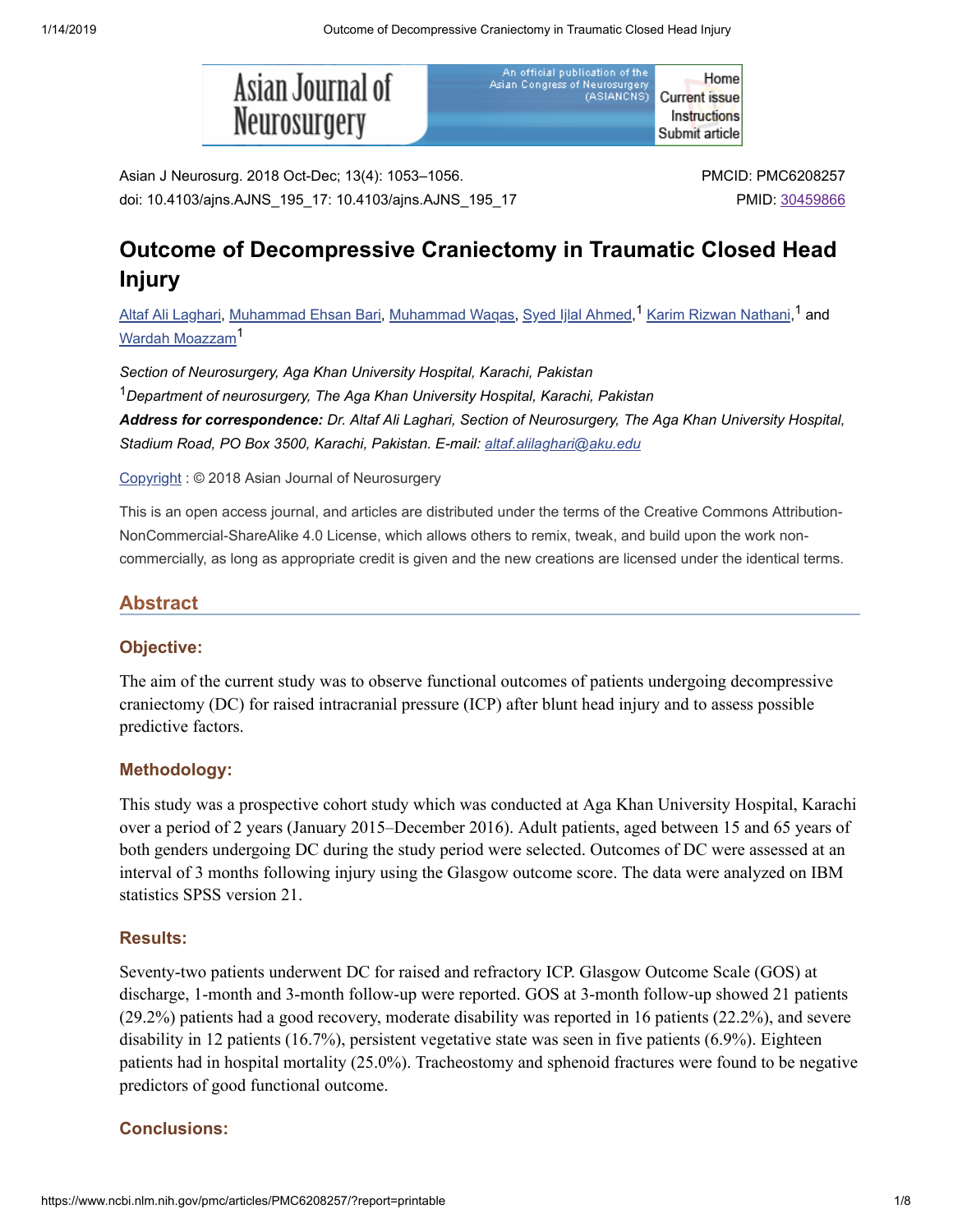DC is associated with an in hospital mortality of 25.0%. Favorable outcomes were seen in 51.4% patients. Tracheostomy and sphenoid fractures were negative predictors of good functional outcome. The results are comparable to international literature.

**Keywords:** *Decompressive craniectomy*, *intracranial pressure*, *Traumatic head injury*

## **Introduction**

Morbidity and mortality of patients with severe traumatic brain injury (TBI) is high. Approximately 60% either die or survive with severe disability. Raised intracranial pressure (ICP) does not respond to medical management, mannitol and hyperventilation in 10%–15% of patients with severe TBI.[\[1\]](#page-5-0) Surgical decompressive craniectomy (DC) is recommended in such cases, intervention being aimed at lowering ICP to minimize secondary brain damage.[\[2](#page-5-1)[,3\]](#page-6-0)

DC has been used to treat severe intracranial hypertension secondary to various causes.[\[4](#page-6-1)] This involves removal of a part of the calvarium, with or without duraplasty to create extra volume for intracranial contents thereby reducing ICP.[\[5](#page-6-2)] DC may improve oxygen delivery to brain cells by improving blood flow.[[6](#page-6-3)] It is still unclear that DC improves functional outcome in patients with severe TBI and refractory raised ICP.[\[7](#page-6-4)] In a recent study, 25% of patients had good functional outcome.[\[8](#page-6-5)] Gupta in his study analyzed 15 studies with the total number of 129 patients and showed reduction in mortality of 25%–30%. [\[9\]](#page-6-6)

Several studies on DC have reported high occurrence of poor functional outcomes.[\[10](#page-6-7)] There is paucity of data from the developing countries, where unfavorable functional outcomes after DC can have much larger financial and social impact. The objective of this study was to observe functional outcomes patients undergoing DC for raised ICP after blunt trauma to head and to assess possible predictive factors.

## **Methodology**

This was prospective cohort study, conducted over a period of 2 years (2015–2016) at the Department of Neurosurgery, the Aga Khan University Hospital, Karachi (AKUH). We included all patients undergoing DC after closed head injury due to blunt trauma. Patients operated outside AKUH were excluded from the study.

This study was approved by research evaluation unit, College of Physicians and Surgeon Pakistan. Informed consent was taken from all the participants at the time of inclusion in the study. Participants Information regarding demography, trauma history, clinical status, and radiographic findings were collected through predesigned pro forma.

## **Procedure**

A standard procedure recommended in international literature was employed. In brief, in the operating room under general anesthesia, incisions were given as required (bicoronal for bilateral or frontotemporal trauma flap for unilateral) and scalp flap was raised. After making burr holes, craniotome was used to raise a bone flap, which was removed and stored in refrigerator. The dura was incised (durotomy) and then augmented using temporal fascia, pericranial fascia, or artificial fascia (duroplasty). Patients were ventilated for 24–48 h. All the patients were followed by principal investigator himself at both hospitals and at clinics after discharge for outcome. Good functional outcome was assessed using Glasgow outcome score (GOS). Data were analyzed using IBM Statistical Package for the Social Sciences (SPSS) version 21 (IBM corporation, Armonk, New castle, New York, United states of America). Categorical variables such as sex, preoperative GCS, preoperative pupil response to light, good functional outcome were analyzed using frequencies and percentages. Whereas continuous variables like age, time interval from incident to arrival and arrival to surgery were summarized using means ± standard deviation. Inferential analysis was done for age, mode of injury, time from injury to arrival in the emergency room, arrival to DC,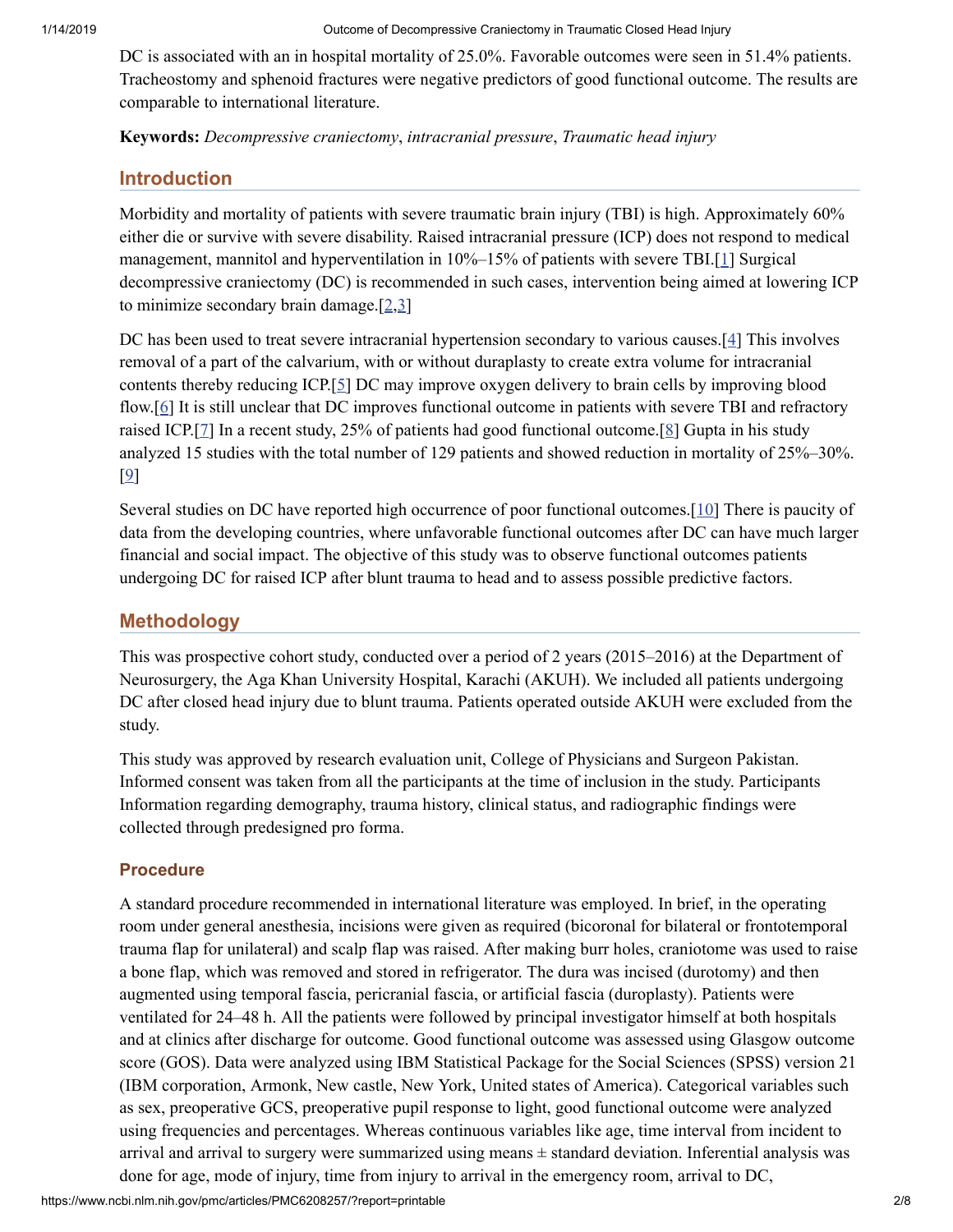preoperative GCS, and preoperative pupillary response to light. Chi-square test was used to compare the outcomes in different strata. Binary logistic regression was also done to calculate the predictability of independent variables on the dependent variable. *P* < 0.05 was considered statistically significant.

## **Results**

A total of 72 blunt trauma patients presenting with closed head injury at AKUH, Karachi, were enrolled in this study. Average age of patients was  $26.0 \pm 20.50$  years. Sixty-two (85.9%) were males and 10 (14.1%) were females.

The mean postoperative stay of the patients in the hospital was  $14.93 \pm 10.55$  days. The mean GCS was 7.26  $\pm$  3.83. The GOS at discharge showed mortality in 18 patients (25%), vegetative state in 5 patients (6.9%), severely disables in 14 patients (19.4%), moderately disabled in 14 patients (19.4%), and good recovery in 21 patients (29.2%).

The mean GOS at 1-month follow-up showed no further mortality. One patient improved GOS form severely disabled to moderately disabled.

Glasgow Outcome Scale (GOS) at 3-month follow-up is shown in **[Figure](https://www.ncbi.nlm.nih.gov/pmc/articles/PMC6208257/figure/F1/) 1**. The GOS at different period of follow-up is compared below in [Table](https://www.ncbi.nlm.nih.gov/pmc/articles/PMC6208257/table/T1/) 1.

Thirty-one percentage were anisocoric. Majority of patients (59.2%) were injured by RTA, followed by fall (22.5%) and assault (18.3%). Tracheostomy was done in 32 (44.4%) patients.

Extradural hematoma was present in 25.7% of the patients while subdural was present in 55.7% of patients. Subarachnoid hemorrhage and contusions were present in 32.4% and 16.2%, respectively.

Facial fractures were found in 16.2%, parietal fractures in 30.9% temporal fractures among 34.3%, occipital fractures in 17.9%. Sphenoid fractures were present in 17.9%.

Significant association was found between tracheostomy and good functional outcome  $(P = 0.017)$  and between sphenoid fractures and good functional outcome (*P* = 0.030). Both sphenoid fractures and tracheostomy were negatively associated with good functional outcome.

The binary logistic model was also performed to ascertain the effects of tracheostomy and sphenoid fractures on the likelihood of good functional outcome in patients with DC. The model was statistically significant ( $P < 0.05$ ). The model explained 25.5% variance and correctly classified 55% of the cases. Tracheostomy 4.9 times and sphenoid fractures 6.7 times likely to reduce good functional outcome.

## **Discussion**

In this study, we evaluated the outcome of DC in 72 consecutive patients with traumatic head injury. DC was effective in reducing the ICP, and it was also associated with good functional outcomes in term of good recovery and moderate disability, in survivors. As a developing country, we do not have the facility of ICP monitoring to objectively document the reduction in postoperative ICP. Decompressive craniectomy in diffuse traumatic brain injury (DECRA) investigators reported results from a multicentered, randomized clinical trial comparing DC and standard care in the management of diffuse severe TBI.[\[7\]](#page-6-4) The results suggested that though DC lowers refractory ICP, therapeutic intensity levels and intensive care unit days, it does not improve mortality and may even worsen functional outcome at 6 months in patients with diffuse severe TBI. However, DECRA was for diffuse injury patients while most of our patients had an intracranial hematoma as well.

A study by Jagannathan *et al*. reported similar outcomes.[\[11\]](#page-6-8) It was a retrospective review of prospectively acquired data of children who underwent DC at the authors' institution between January 1995 and April 2006. Although the mortality rate for children with severe TBI remains high, DC was effective in reducing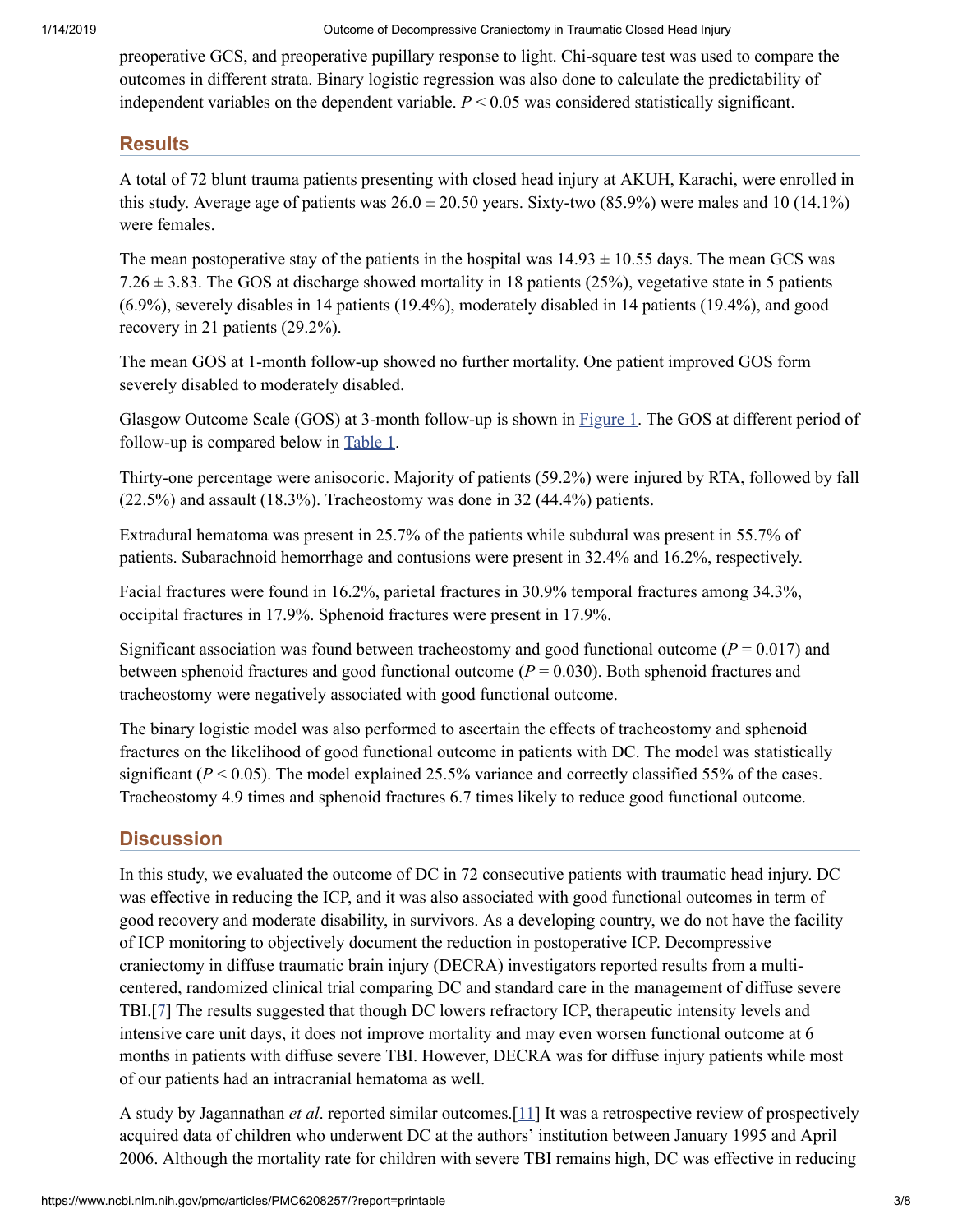ICP and is associated with good outcomes. Another study revealed that DC was associated with a better than expected functional outcome in patients with medically uncontrollable ICP and brain herniation, compared with outcome in other control cohorts reported on in the literature.[\[8\]](#page-6-5)

We observed better outcomes in younger patients. GCS score of 8 and above is associated with favorable outcome, while mortality rates and the incidence of residual disabilities are much higher in patients with admission GCS of 5 and below, which is comparable to other studies.[\[12](#page-6-9)[,13](#page-6-10)[,14](#page-6-11)] Other factors that have been associated with poor outcome include polytrauma and significant pupillary abnormalities (anisocoria or mydriasis). However, only GCS had statistically significant association. Despite the fact that ICP monitoring was not performed in any of our patients our results are comparable to other studies from west, where ICP monitoring is considered a standard of care. This supports the idea that adequate monitoring of clinical parameters is equally valuable in the management of head injury.[\[15](#page-6-12)[,16](#page-6-13)[,17](#page-6-14)[,18](#page-6-15)[,19](#page-6-16)] Few other studies from our institute have evaluated Rotterdam score and optic nerve sheath diameter as predictors of functional outcomes and mortality in patients undergoing decompressive craniectomy.[\[20](#page-7-0),[21\]](#page-7-1) Both are noninvasive methods of measuring ICP. Optic nerve sheath diameter was found to have no relationship with functional outcomes or mortality in patients undergoing DC. On the other hand, Rotterdam score of computed tomography scan for TBI had a significant correlation with unfavorable outcomes and mortality of TBI patients.[\[20\]](#page-7-0) These parameters were not studied in the current study as they are not part of the current guidelines or recommendations on the management of TBI. Another aspect of DC patients is cranial reconstruction in the form of cranioplasty. We recently presented our data on cranioplasties in children and found no relationship of the timing of cranioplasty and complication rate and cosmetic outcomes of these patients.[\[22](#page-7-2)] The complication rate of cranioplasty should be considered along with the complications of DC when counseling families and decision making.

Few limitations of the study were observed. There was no comparison group, and the sample size was relatively small. The study, therefore, cannot be generalized to all patients with severe brain injury. A very important drawback of DC is the increased risk of brain injury. These patients are also at high risk of repeat injury due to lack of protection as reported by Honybul.[[23](#page-7-3)]

Additional multicenter Randomized Control Trials (RCTs) are necessary to provide more evidence and further conclusions on the efficacy of this DC procedure.[\[24](#page-7-4),[25](#page-7-5),[26\]](#page-7-6)

#### **Conclusions**

DC is associated with favorable outcomes in 51.4% patients. It has in hospital mortality of 25%, with tracheostomy and sphenoid fractures being negative predictors of good functional outcome. The results are comparable to international literature.

#### **Financial support and sponsorship**

Nil.

#### **Conflicts of interest**

There are no conflicts of interest.

#### **References**

<span id="page-5-0"></span>1. Marshall LF. Head injury: Recent past, present, and future. Neurosurgery. 2000;47:546–61. [PubMed: 10981741]

<span id="page-5-1"></span>2. Brown DA, Wijdicks EF. Decompressive craniectomy in acute brain injury. Handb Clin Neurol. 2017;140:299–318. [PubMed: 28187804]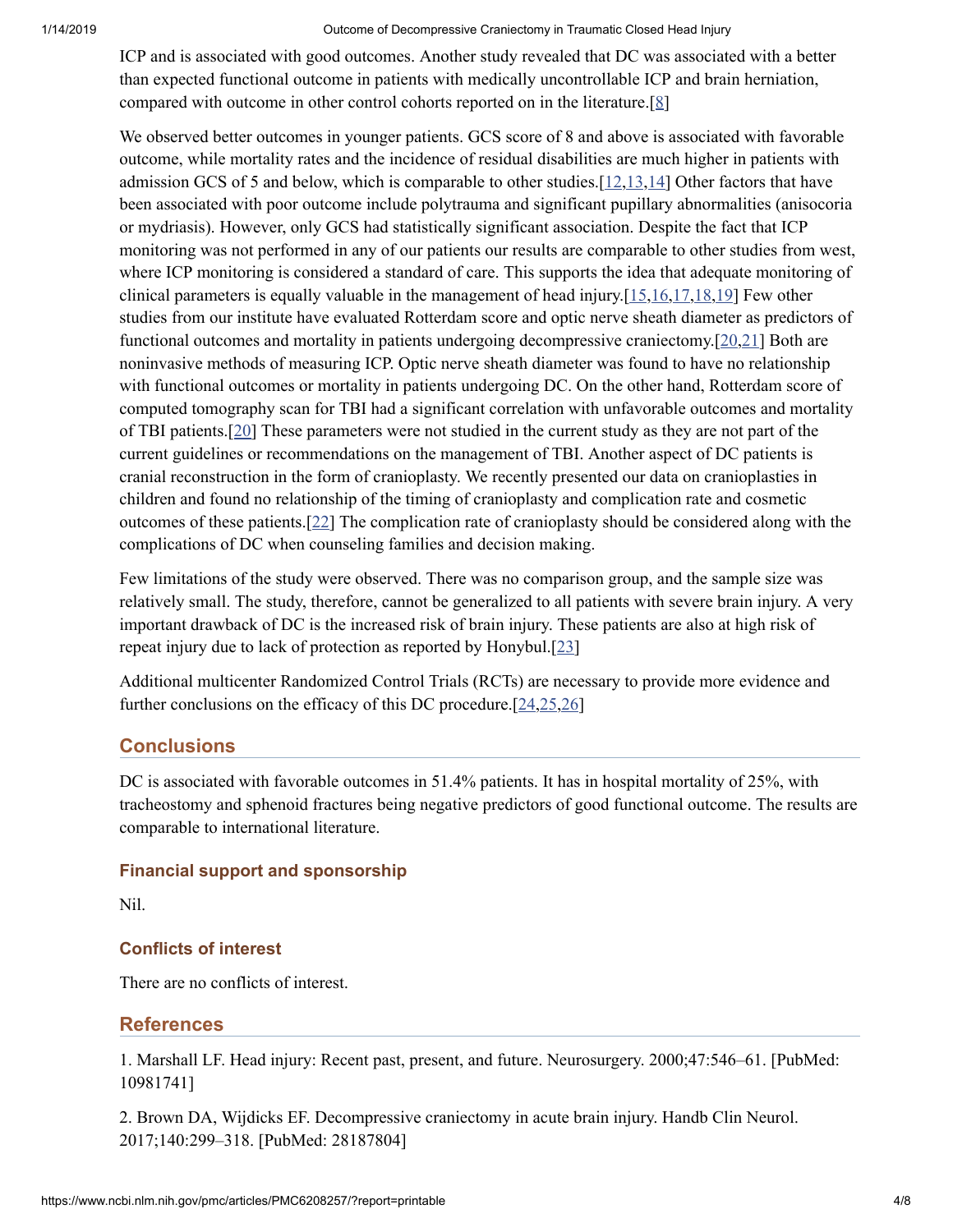<span id="page-6-0"></span>3. Adams H, Kolias AG, Hutchinson PJ. The role of surgical intervention in traumatic brain injury. Neurosurg Clin N Am. 2016;27:519–28. [PubMed: 27637401]

<span id="page-6-1"></span>4. Kamal Alam B, Bukhari AS, Assad S, Muhammad Siddique P, Ghazanfar H, Niaz MJ, et al. Functional outcome after decompressive craniectomy in patients with dominant or non-dominant malignant middle cerebral infarcts. Cureus. 2017;9:e997. [PMCID: PMC5338989] [PubMed: 28286721]

<span id="page-6-2"></span>5. Coplin WM, Cullen NK, Policherla PN, Vinas FC, Wilseck JM, Zafonte RD, et al. Safety and feasibility of craniectomy with duraplasty as the initial surgical intervention for severe traumatic brain injury. J Trauma. 2001;50:1050–9. [PubMed: 11426120]

<span id="page-6-3"></span>6. Jaeger M, Soehle M, Meixensberger J. Effects of decompressive craniectomy on brain tissue oxygen in patients with intracranial hypertension. J Neurol Neurosurg Psychiatry. 2003;74:513–5. [PMCID: PMC1738358] [PubMed: 12640077]

<span id="page-6-4"></span>7. Cooper DJ, Rosenfeld JV, Murray L, Arabi YM, Davies AR, D'Urso P, et al. Decompressive craniectomy in diffuse traumatic brain injury. N Engl J Med. 2011;364:1493–502. [PubMed: 21434843]

<span id="page-6-5"></span>8. Syed AB, Ahmad IH, Hussain M, Al-Bya F, Solaiman A. Outcome following decompressive craniectomy in severe head injury: Rashid Hospital experience. Pan Arab J Neurosurg. 2009;1:29–35.

<span id="page-6-6"></span>9. Gupta R, Connolly ES, Mayer S, Elkind MS. Hemicraniectomy for massive middle cerebral artery territory infarction: A systematic review. Stroke. 2004;35:539–43. [PubMed: 14707232]

<span id="page-6-7"></span>10. Honeybul S, Ho KM, Gillett GR. Reconsidering the role of decompressive craniectomy for neurological emergencies. J Crit Care. 2017;39:185–9. [PubMed: 28285834]

<span id="page-6-8"></span>11. Jagannathan J, Okonkwo DO, Dumont AS, Ahmed H, Bahari A, Prevedello DM, et al. Outcome following decompressive craniectomy in children with severe traumatic brain injury: A 10-year singlecenter experience with long-term follow up. J Neurosurg. 2007;106:268–75. [PubMed: 17465359]

<span id="page-6-9"></span>12. Veen EV, Aerdts S, Brink WV. Decompressive (hemi) craniectomy for refractory intracranial hypertension after traumatic brain injury. Crit Care. 2006;10:1.

<span id="page-6-10"></span>13. Stiver SI. Complications of decompressive craniectomy for traumatic brain injury. Neurosurg Focus. 2009;26:E7. [PubMed: 19485720]

<span id="page-6-11"></span>14. Georgiadis D, Schwarz S, Aschoff A, Schwab S. Hemicraniectomy and moderate hypothermia in patients with severe ischemic stroke. Stroke. 2002;33:1584–8. [PubMed: 12052995]

<span id="page-6-12"></span>15. Phan K, Moore JM, Griessenauer C, Dmytriw AA, Scherman DB, Sheik-Ali S, et al. Craniotomy versus decompressive craniectomy for acute subdural hematoma: Systematic review and meta-analysis. World Neurosurg. 2017;101:677–8500. [PubMed: 28315797]

<span id="page-6-13"></span>16. Picetti E, Caspani ML, Iaccarino C, Pastorello G, Salsi P, Viaroli E, et al. Intracranial pressure monitoring after primary decompressive craniectomy in traumatic brain injury: A clinical study. Acta Neurochir (Wien) 2017;159:615–22. [PubMed: 28236181]

<span id="page-6-14"></span>17. Chesnut RM. Craniectomy for traumatic intracranial hypertension. N Engl J Med. 2016;375:2403. [PubMed: 28032968]

<span id="page-6-15"></span>18. Hayman EG, Kurland DB, Grunwald Z, Urday S, Sheth KN, Simard JM, et al. Decompressive craniectomy in neurocritical care. Semin Neurol. 2016;36:508–19. [PubMed: 27907955]

<span id="page-6-16"></span>19. Grindlinger GA, Skavdahl DH, Ecker RD, Sanborn MR. Decompressive craniectomy for severe traumatic brain injury: Clinical study, literature review and meta-analysis. Springerplus. 2016;5:1605. [PMCID: PMC5028365] [PubMed: 27652178]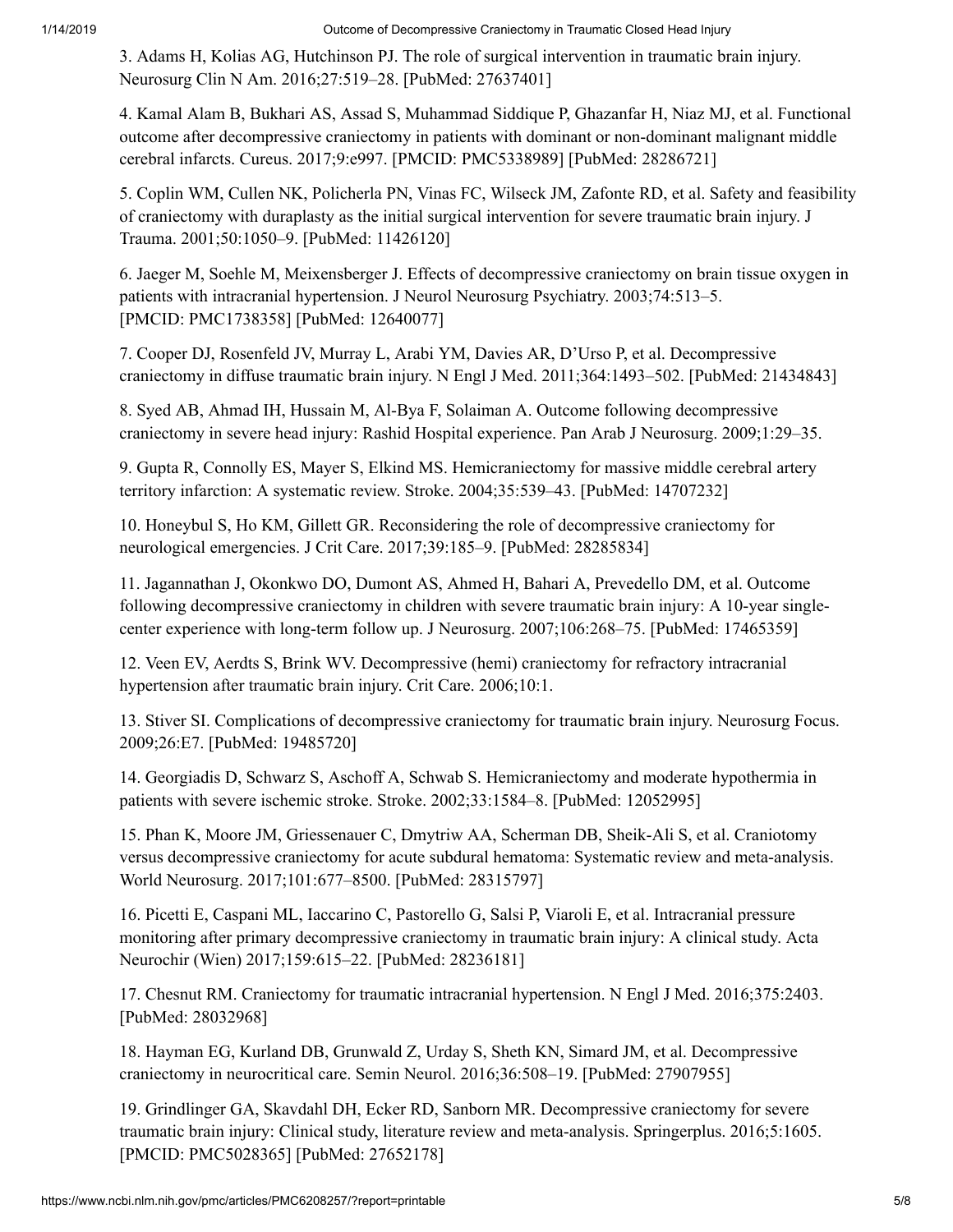<span id="page-7-0"></span>20. Waqas M, Shamim MS, Enam SF, Qadeer M, Bakhshi SK, Patoli I, et al. Predicting outcomes of decompressive craniectomy: Use of rotterdam computed tomography classification and marshall classification. Br J Neurosurg. 2016;30:258–63. [PubMed: 26828246]

<span id="page-7-1"></span>21. Waqas M, Bakhshi SK, Shamim MS, Anwar S. Radiological prognostication in patients with head trauma requiring decompressive craniectomy: Analysis of optic nerve sheath diameter and rotterdam CT scoring system. J Neuroradiol. 2016;43:25–30. [PubMed: 26492980]

<span id="page-7-2"></span>22. Waqas M, Ujjan B, Hadi YB, Najmuddin F, Laghari AA, Khalid S, et al. Cranioplasty after craniectomy in a pediatric population: Single-center experience from a developing country. Pediatr Neurosurg. 2017;52:77–9. [PubMed: 27926912]

<span id="page-7-3"></span>23. Honeybul S. Decompressive craniectomy: A new complication. J Clin Neurosci. 2009;16:727–9. [PubMed: 19261473]

<span id="page-7-4"></span>24. Huang HW, Zhang GB, Zhou JX. Would decompressive craniectomy really bring the hope to severe traumatic brain injury? J Thorac Dis. 2016;8:E1505–E1507. [PMCID: PMC5179403] [PubMed: 28066644]

<span id="page-7-5"></span>25. Stein DM, Feather CB, Napolitano LM. Traumatic brain injury advances. Crit Care Clin. 2017;33:1–3. [PubMed: 27894490]

<span id="page-7-6"></span>26. Jinadasa S, Boone MD. Controversies in the management of traumatic brain injury. Anesthesiol Clin. 2016;34:557–75. [PubMed: 27521198]

## **Figures and Tables**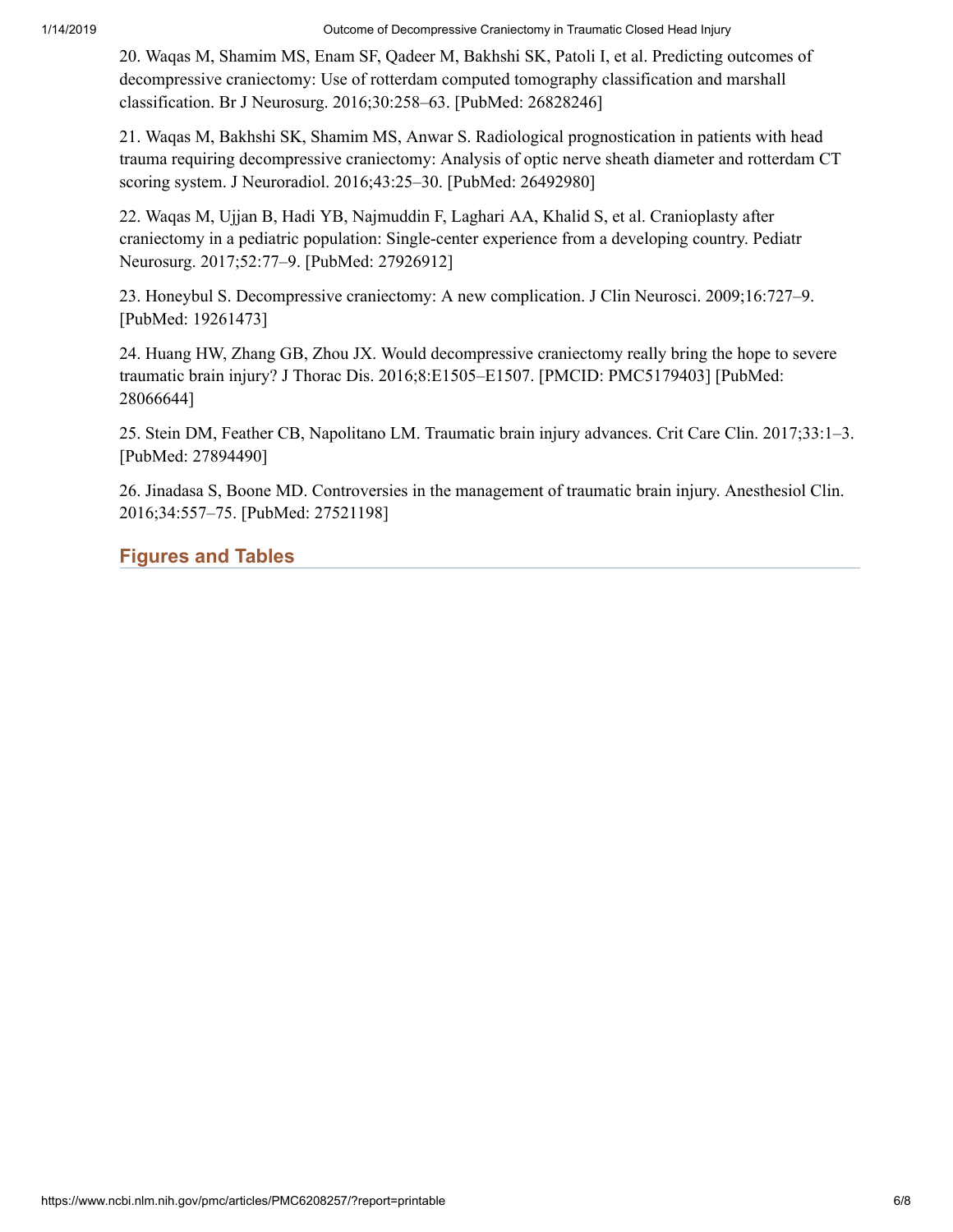## **Figure 1**



Open in a [separate](https://www.ncbi.nlm.nih.gov/pmc/articles/PMC6208257/figure/F1/?report=objectonly) window

Glasgow Outcome Scale at 3 months' follow-up